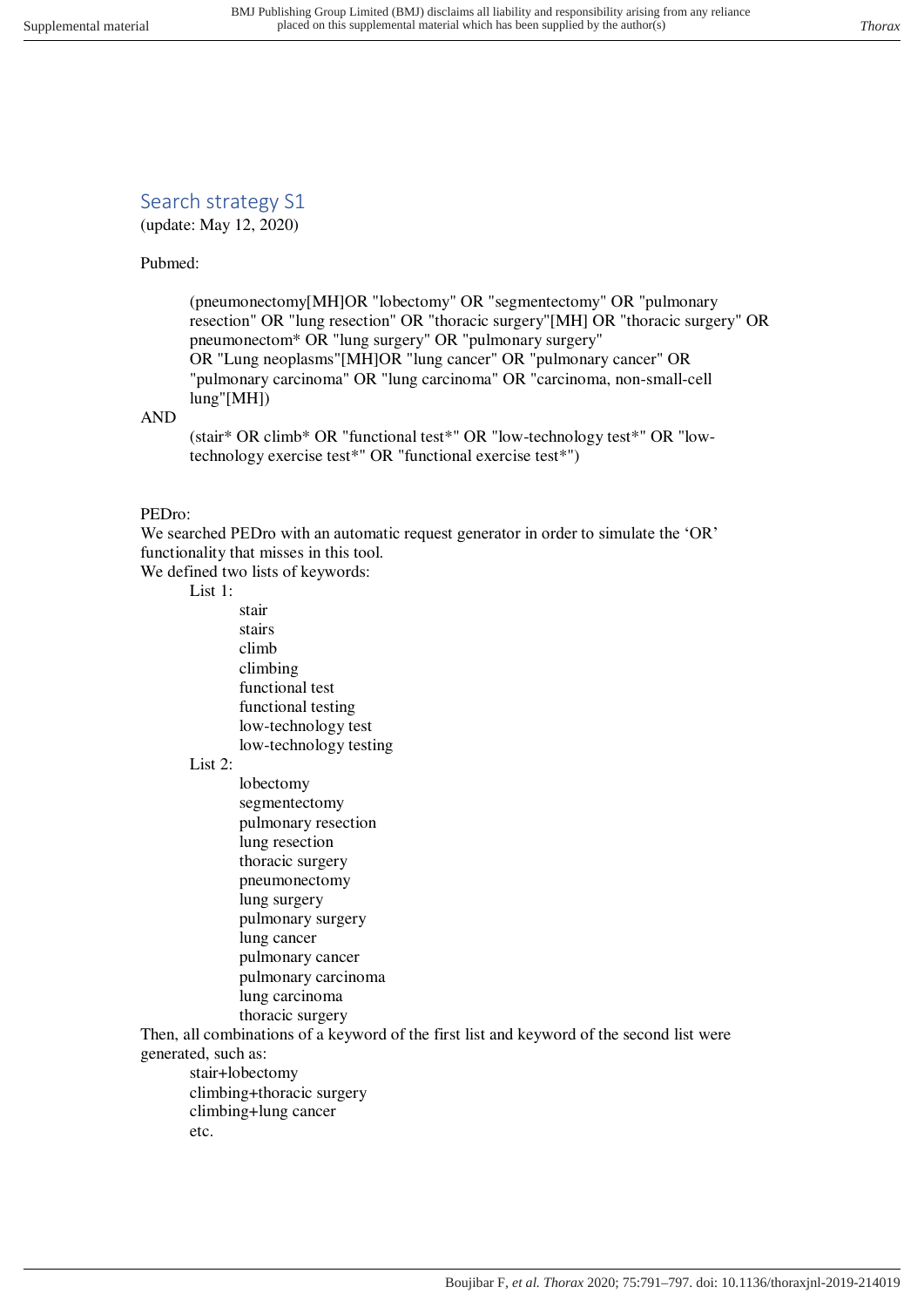Cochrane Library:

("lobectomy" OR "segmentectomy" OR "pulmonary resection" OR "lung resection" OR "thoracic surgery" OR pneumonectomy OR "lung surgery" OR "pulmonary surgery"

OR "lung cancer" OR "pulmonary cancer" OR "pulmonary carcinoma" OR "lung carcinoma")

#### AND

(stair OR stairs OR climb OR climbing OR "low-technology test" OR "lowtechnology testing" OR "low-technology exercise test")

# Embase:

("pneumonectomy"OR "lobectomy" OR "segmentectomy" OR "pulmonary resection" OR "lung resection" OR "thoracic surgery"OR "thoracic surgery" OR pneumonectom\* OR "lung surgery" OR "pulmonary surgery"

OR "Lung neoplasms"OR "lung cancer" OR "pulmonary cancer" OR "pulmonary carcinoma" OR "lung carcinoma" OR "carcinoma, non-small-cell lung")

# AND

(stair\* OR climb\* OR "functional test\*" OR "low-technology test\*" OR "lowtechnology exercise test\*" OR "functional exercise test\*")

# CINAHL:

("lobectom\*" OR "segmentectom\*" OR "pulmonary resection" OR "lung resection" OR "thoracic surgery" OR "pneumonectom\*" OR "lung surgery" OR "pulmonary surgery"

OR "lung cancer" OR "pulmonary cancer" OR "pulmonary carcinoma" OR "lung carcinoma")

## AND

(stair\* OR climb\* OR "low-technology test\*" OR "low-technology exercise test\*")